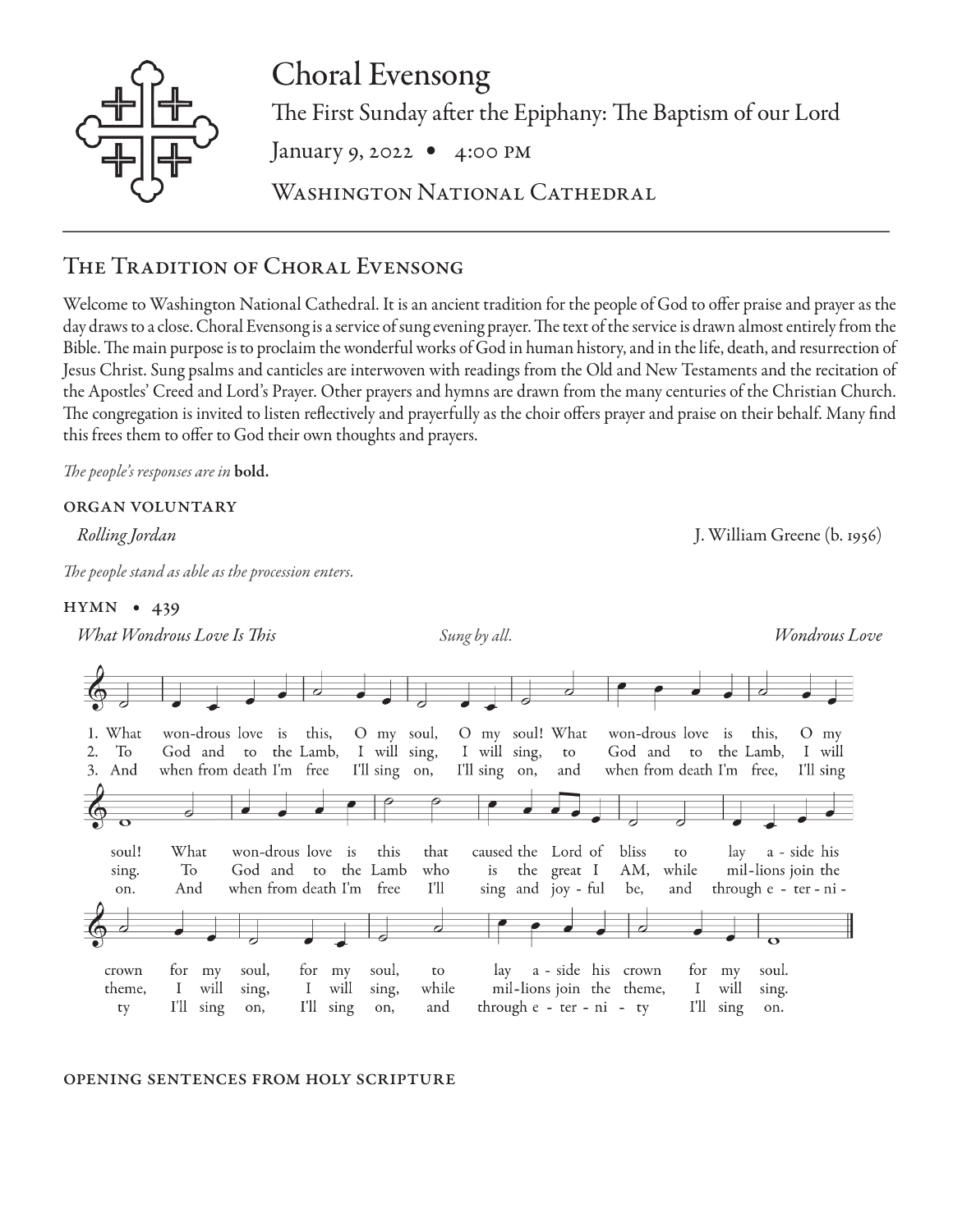*Officiant* O Lord, open thou our lips; *Choir* And our mouth shall show forth thy praise. *Officiant* O God, make speed to save us; *Choir* O Lord, make haste to help us. *Officiant* Glory be to the Father, and to the Son, and to the Holy Spirit. *Choir* As it was in the beginning, is now, and ever shall be: world without end. Amen. *Officiant* Praise ye the Lord. *Choir* The Lord's Name be praised.

*The candles are lighted as the choir sings.*

*The* Phos hilaron *is an ancient lamp-lighting hymn. Meaning "gladdening light" in Greek, it is among the earliest-known hymn texts recorded outside of the Bible that is still in use today.*

O gracious Light, pure brightness of the everliving Father in heaven, O Jesus Christ, holy and blessed! Now as we come to the setting of the sun, and our eyes behold the vesper light, we sing thy praises, O God: Father, Son, and Holy Spirit. Thou art worthy at all times to be praised by happy voices, O Son of God, O Giver of life, and to be glorified through all the worlds.

*The people are seated.* 

**PSALM • 113** *Sung by the choir.* chant: Francis Jackson (b. 1917)

| Hallelujah!                                                                     |
|---------------------------------------------------------------------------------|
| Give praise, you servants of the Lord;                                          |
| praise the Name of the Lord.                                                    |
| Let the Name of the Lord be blessed,                                            |
| from this time forth for evermore.                                              |
| From the rising of the sun to its going down                                    |
| let the Name of the Lord be praised.                                            |
| The Lord is high above all nations,                                             |
| and his glory above the heavens.                                                |
| Who is like the Lord our God, who sits enthroned on high                        |
| but stoops to behold the heavens and the earth?                                 |
| He takes up the weak out of the dust                                            |
| and lifts up the poor from the ashes.                                           |
| He sets them with the princes,                                                  |
| with the princes of his people.                                                 |
| He makes the woman of a childless house                                         |
| to be a joyful mother of children.                                              |
| Glory to the Father, and to the Son, and to the Holy Spirit:                    |
| as it was in the beginning, is now, and ever shall be, world without end. Amen. |

## phos hilaron Ronald Arnatt (1930–2018)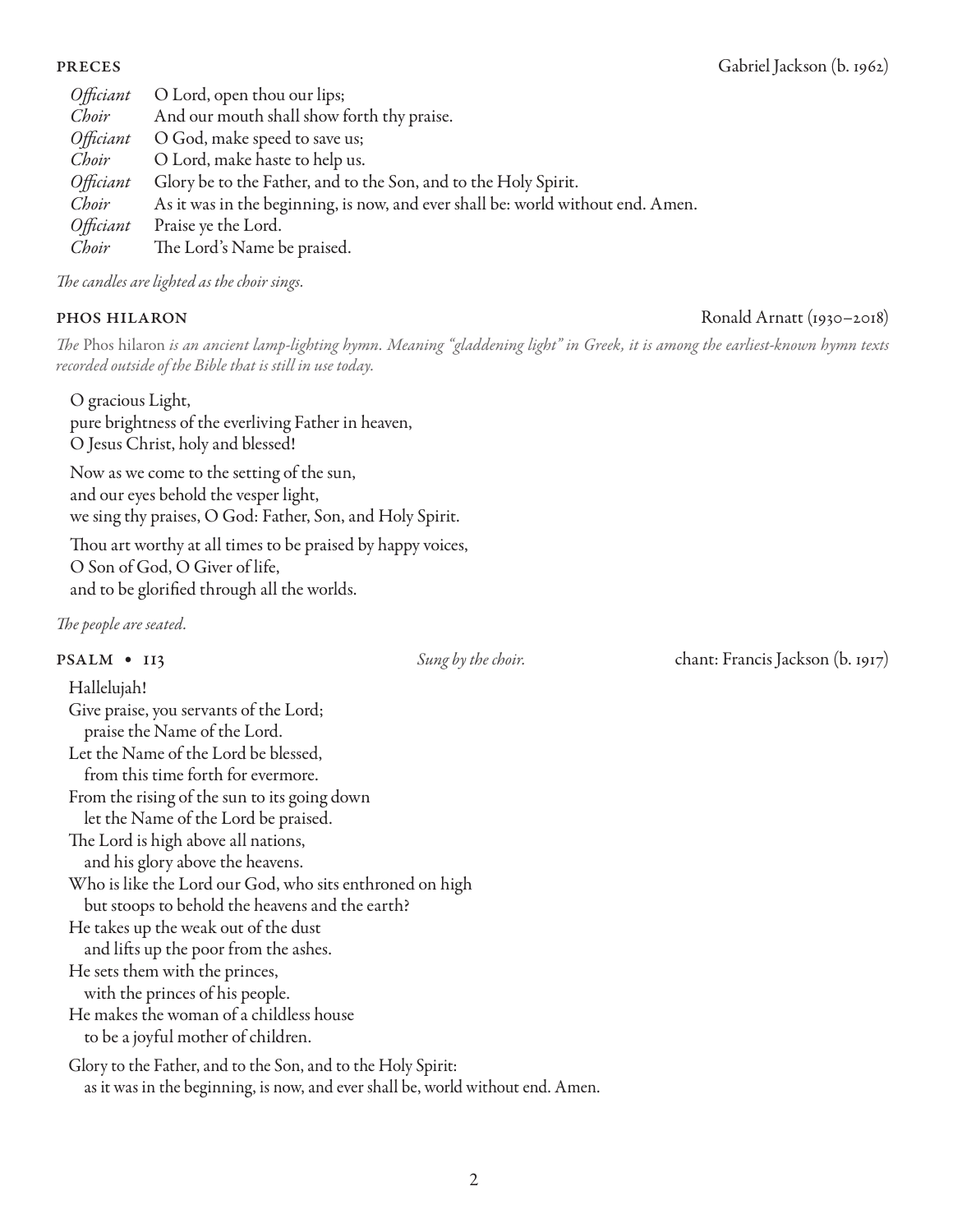#### first lesson Genesis 1:1—2:3

In the beginning when God created the heavens and the earth, the earth was a formless void and darkness covered the face of the deep, while a wind from God swept over the face of the waters. Then God said, "Let there be light"; and there was light. And God saw that the light was good; and God separated the light from the darkness. God called the light Day, and the darkness he called Night. And there was evening and there was morning, the first day. And God said, "Let there be a dome in the midst of the waters, and let it separate the waters from the waters." So God made the dome and separated the waters that were under the dome from the waters that were above the dome. And it was so. God called the dome Sky. And there was evening and there was morning, the second day. And God said, "Let the waters under the sky be gathered together into one place, and let the dry land appear." And it was so. God called the dry land Earth, and the waters that were gathered together he called Seas. And God saw that it was good. Then God said, "Let the earth put forth vegetation: plants yielding seed, and fruit trees of every kind on earth that bear fruit with the seed in it." And it was so. The earth brought forth vegetation: plants yielding seed of every kind, and trees of every kind bearing fruit with the seed in it. And God saw that it was good. And there was evening and there was morning, the third day. And God said, "Let there be lights in the dome of the sky to separate the day from the night; and let them be for signs and for seasons and for days and years, and let them be lights in the dome of the sky to give light upon the earth." And it was so. God made the two great lights–the greater light to rule the day and the lesser light to rule the night–and the stars. God set them in the dome of the sky to give light upon the earth, to rule over the day and over the night, and to separate the light from the darkness. And God saw that it was good. And there was evening and there was morning, the fourth day. And God said, "Let the waters bring forth swarms of living creatures, and let birds fly above the earth across the dome of the sky." So God created the great sea monsters and every living creature that moves, of every kind, with which the waters swarm, and every winged bird of every kind. And God saw that it was good. God blessed them, saying, "Be fruitful and multiply and fill the waters in the seas, and let birds multiply on the earth." And there was evening and there was morning, the fifth day. And God said, "Let the earth bring forth living creatures of every kind: cattle and creeping things and wild animals of the earth of every kind." And it was so. God made the wild animals of the earth of every kind, and the cattle of every kind, and everything that creeps upon the ground of every kind. And God saw that it was good. Then God said, "Let us make humankind in our image, according to our likeness; and let them have dominion over the fish of the sea, and over the birds of the air, and over the cattle, and over all the wild animals of the earth, and over every creeping thing that creeps upon the earth." So God created humankind in his image, in the image of God he created them; male and female he created them. God blessed them, and God said to them, "Be fruitful and multiply, and fill the earth and subdue it; and have dominion over the fish of the sea and over the birds of the air and over every living thing that moves upon the earth." God said, "See, I have given you every plant yielding seed that is upon the face of all the earth, and every tree with seed in its fruit; you shall have them for food. And to every beast of the earth, and to every bird of the air, and to everything that creeps on the earth, everything that has the breath of life, I have given every green plant for food." And it was so. God saw everything that he had made, and indeed, it was very good. And there was evening and there was morning, the sixth day. Thus the heavens and the earth were finished, and all their multitude. And on the seventh day God finished the work that he had done, and he rested on the seventh day from all the work that he had done. So God blessed the seventh day and hallowed it, because on it God rested from all the work that he had done in creation.

*Reader* The Word of the Lord. *People* Thanks be to God.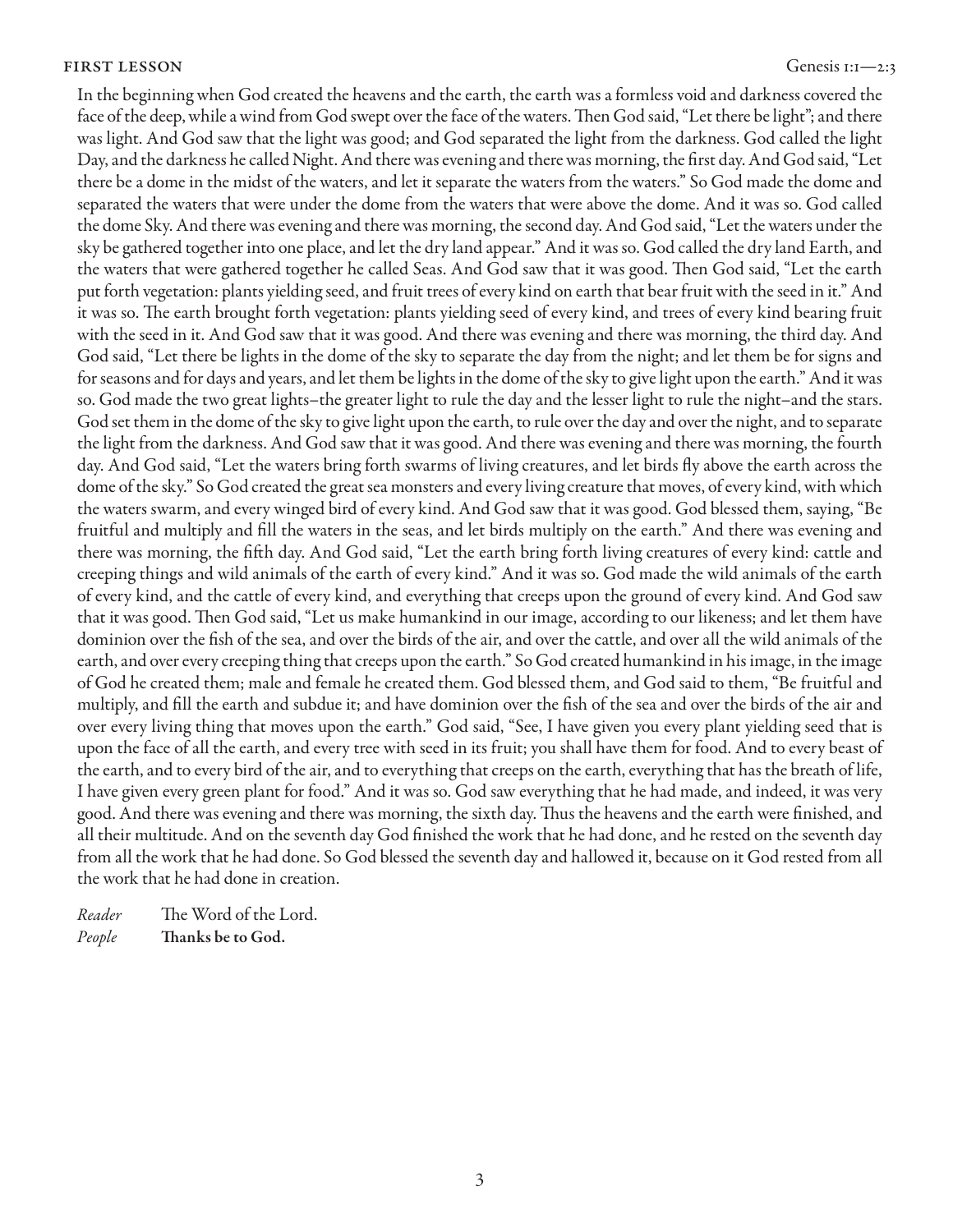## magnificat Evening Service in B-flat; Charles Villiers Stanford (1852–1924)

*The* Magnificat *is the Blessed Virgin Mary's song of thanksgiving in response to the fact that she will bear the Son of God, fulfilling the promises of the Old Testament.* 

My soul doth magnify the Lord, and my spirit hath rejoiced in God my Savior. For he hath regarded the lowliness of his handmaiden. For behold from henceforth all generations shall call me blessed. For he that is mighty hath magnified me, and holy is his Name. And his mercy is on them that fear him throughout all generations. He hath showed strength with his arm; he hath scattered the proud in the imagination of their hearts. He hath put down the mighty from their seat, and hath exalted the humble and meek. He hath filled the hungry with good things, and the rich he hath sent empty away. He remembering his mercy hath holpen his servant Israel, as he promised to our forefathers, Abraham and his seed for ever.

Glory be to the Father, and to the Son, and to the Holy Spirit: as it was in the beginning, is now, and ever shall be, world without end. Amen.

*(Luke 1:46-55)*

## second lesson John 1:29-34

John saw Jesus coming toward him and declared, "Here is the Lamb of God who takes away the sin of the world! This is he of whom I said, 'After me comes a man who ranks ahead of me because he was before me.' I myself did not know him; but I came baptizing with water for this reason, that he might be revealed to Israel." And John testified, "I saw the Spirit descending from heaven like a dove, and it remained on him. I myself did not know him, but the one who sent me to baptize with water said to me, 'He on whom you see the Spirit descend and remain is the one who baptizes with the Holy Spirit.' And I myself have seen and have testified that this is the Son of God."

*Reader* The Word of the Lord. *People* Thanks be to God.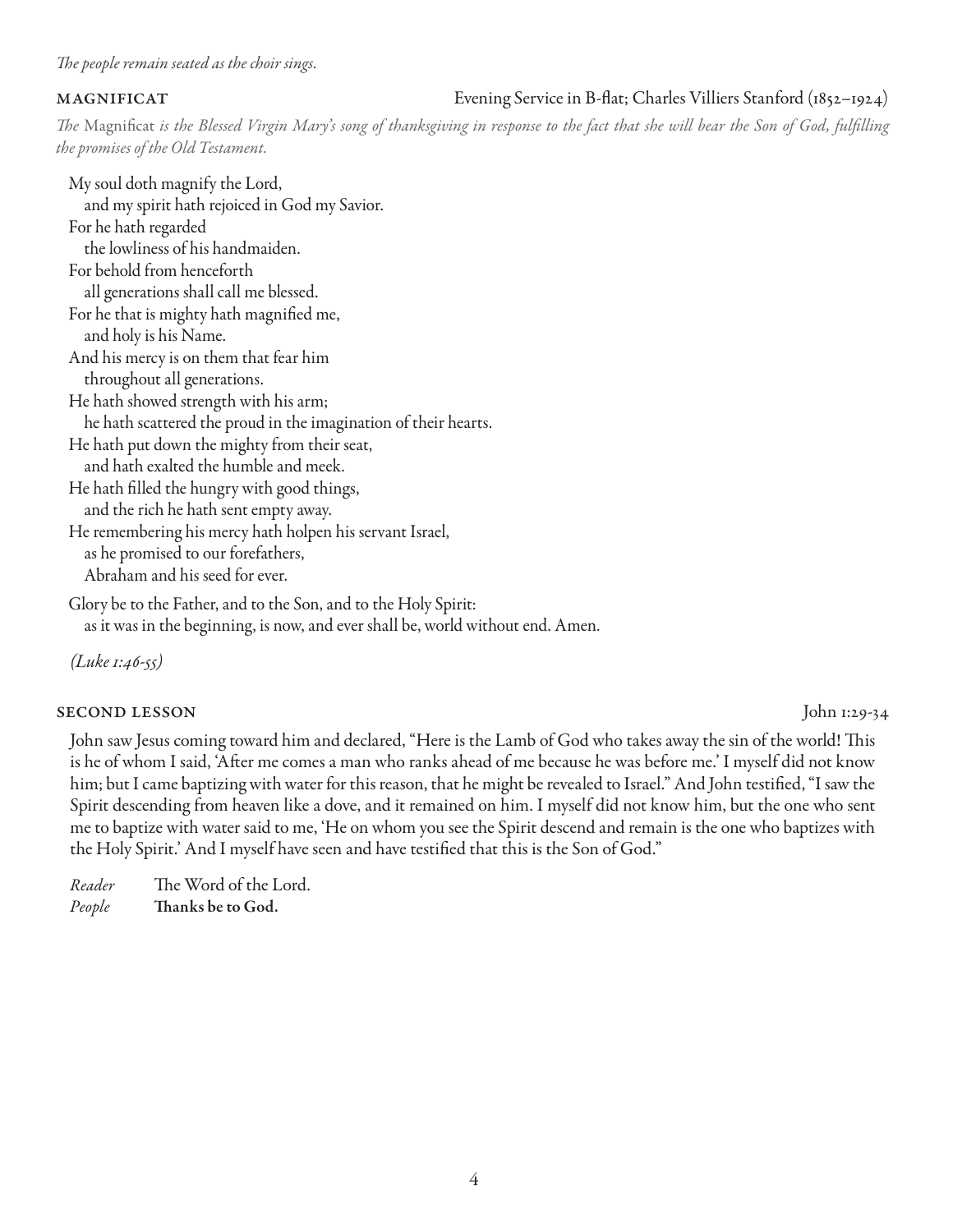### *The people remain seated as the choir sings.*

## nunc dimittis Evening Service in B-flat; C. V. Stanford

*The* Nunc dimittis *is the song of the aged Simeon, who had been promised by the Holy Spirit that he would not die until he had seen the Messiah. Upon taking the infant Jesus into his arms, Simeon utters these words of thanksgiving.* 

Lord, now lettest thou thy servant depart in peace, according to thy word, For mine eyes have seen thy salvation, which thou hast prepared before the face of all people, To be a light to lighten the Gentiles, and to be the glory of thy people Israel. Glory be to the Father, and to the Son, and to the Holy Spirit:

as it was in the beginning, is now, and ever shall be, world without end. Amen.

(*Luke 2:29-32*)

*The people stand as able.*

THE APOSTLES' CREED *Said by all, facing the high altar.* 

*The Apostles' Creed grew from statements of belief made by early Christians at their baptism. The Church continues to confess this same faith in the Holy Trinity: Father, Son, and Holy Spirit.*

| I believe in God, the Father almighty,                                        |
|-------------------------------------------------------------------------------|
| creator of heaven and earth.                                                  |
| I believe in Jesus Christ, his only Son, our Lord.                            |
| He was conceived by the power of the Holy Spirit and born of the Virgin Mary. |
| He suffered under Pontius Pilate, was crucified, died, and was buried.        |
| He descended to the dead.                                                     |
| On the third day he rose again.                                               |
| He ascended into heaven, and is seated at the right hand of the Father.       |
| He will come again to judge the living and the dead.                          |
| I believe in the Holy Spirit,                                                 |
| the holy catholic Church,                                                     |
| the communion of saints,                                                      |
| the forgiveness of sins,                                                      |
| the resurrection of the body,                                                 |
| and the life everlasting. Amen.                                               |
|                                                                               |

## the lesser litany G. Jackson

| Officiant | The Lord be with you.       |
|-----------|-----------------------------|
| Choir     | And with thy spirit.        |
| Officiant | Let us pray.                |
| Choir     | Lord, have mercy upon us.   |
|           | Christ, have mercy upon us. |
|           | Lord, have mercy upon us.   |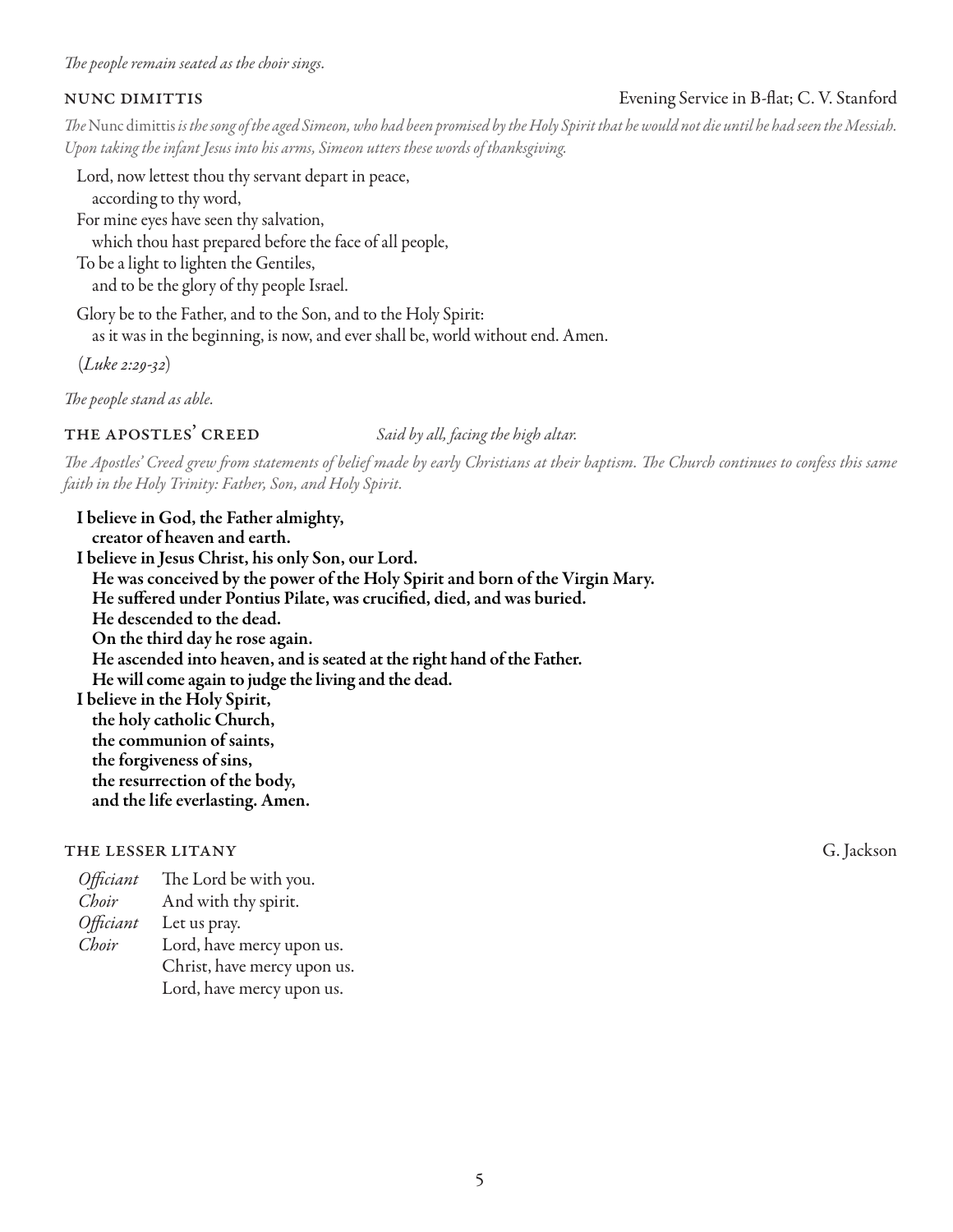### THE LORD'S PRAYER *Said by all.*

Our Father, who art in heaven, hallowed be thy Name, thy kingdom come, thy will be done, on earth as it is in heaven. Give us this day our daily bread. And forgive us our trespasses, as we forgive those who trespass against us. And lead us not into temptation, but deliver us from evil. For thine is the kingdom, and the power, and the glory, for ever and ever. Amen.

## THE SUFFRAGES G. Jackson

| Officiant | O Lord, show thy mercy upon us;                                         |
|-----------|-------------------------------------------------------------------------|
| Choir     | And grant us thy salvation.                                             |
| Officiant | O Lord, save the State;                                                 |
| Choir     | And mercifully hear us when we call upon thee.                          |
| Officiant | Endue thy ministers with righteousness;                                 |
| Choir     | And make thy chosen people joyful.                                      |
| Officiant | O Lord, save thy people;                                                |
| Choir     | And bless thine inheritance.                                            |
| Officiant | Give peace in our time, O Lord;                                         |
| Choir     | Because there is none other that fighteth for us, but only thou, O God. |
| Officiant | O God, make clean our hearts within us;                                 |
| Choir     | And take not thy Holy Spirit from us.                                   |

## THE COLLECTS

*The officiant sings a series of prayers, appointed for the day, each followed by a choral Amen.* 

Father in heaven, who at the baptism of Jesus in the River Jordan didst proclaim him thy beloved Son and anoint him with the Holy Spirit: Grant that all who are baptized into his Name may keep the covenant they have made, and boldly confess him as Lord and Savior; who with thee and the same Spirit liveth and reigneth, one God, in glory everlasting. Amen.

Lord God, whose Son our Savior Jesus Christ triumphed over the powers of death and prepared for us our place in the new Jerusalem: Grant that we, who have this day given thanks for his resurrection, may praise thee in that City of which he is the light; and where he liveth and reigneth for ever and ever. Amen.

O God, who dost manifest in thy servants the signs of thy presence: Send forth upon us the Spirit of love, that in companionship with one another thine abounding grace may increase among us; through Jesus Christ our Lord. Amen.

*The collects conclude with:* 

*Officiant* Let us bless the Lord. *Choir* Thanks be to God.

*The people are seated.*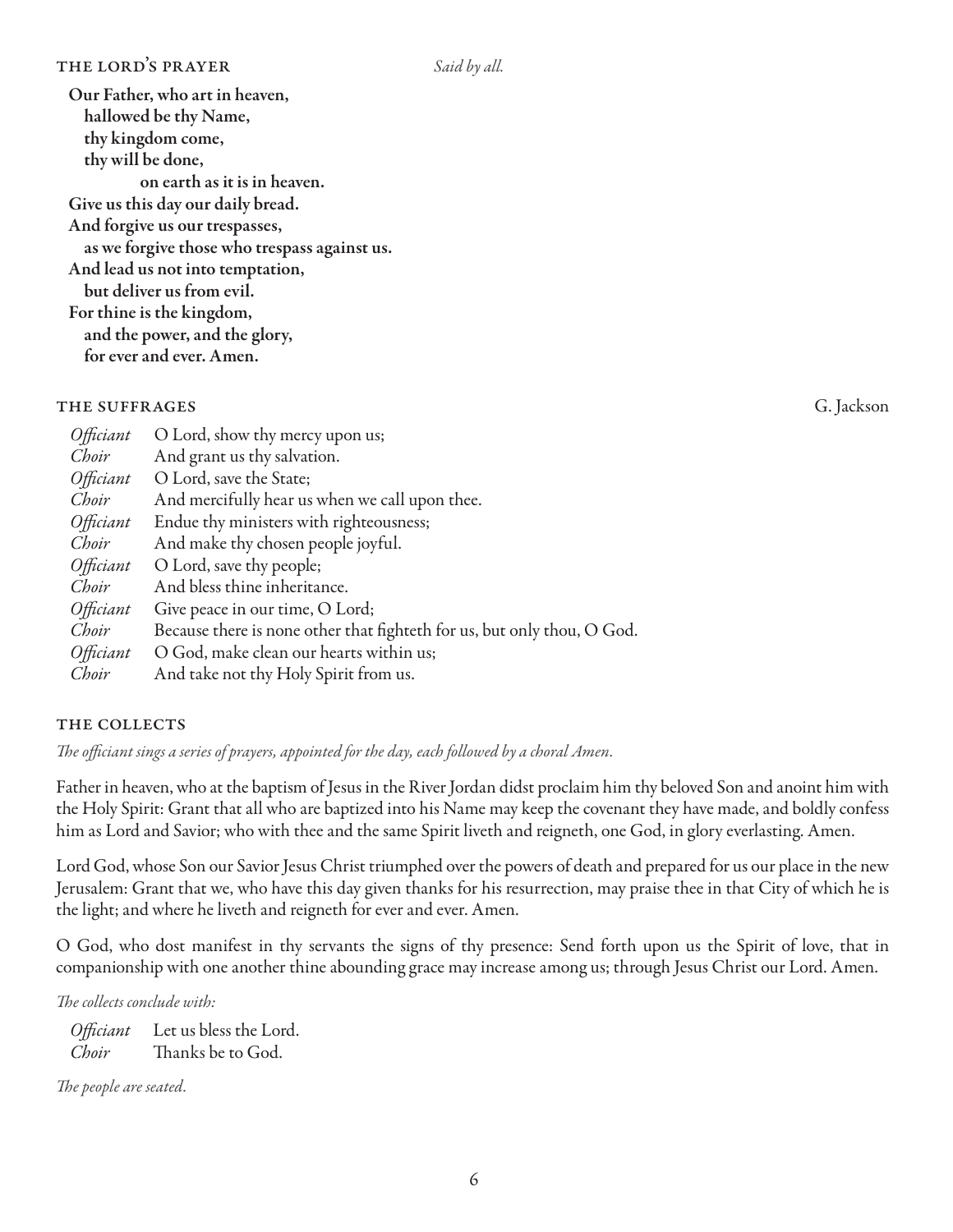### **OFFERING**

*For the safety of our worshippers and staff, we will not pass the traditional plate during today's service. Instead, all are invited to make a gift to support the Cathedral's ministry of sharing God's love with the world by texting the dollar amount you wish to give to (202) 856-9005 or visiting cathedral.org/support. These contact-free alternatives are highly encouraged to make giving as simple and safe as possible.* 

### **ANTHEM**

"There Shall a Star Come out of Jacob" from *Christus,* Op. 97 Felix Mendelssohn (1809–1847)

There shall a star come out of Jacob, and a scepter rise out of Israel; With might destroying princes and cities.

As bright the star of morning gleams. So Jesus sheddeth glorious beams Of light and consolation. Thy Word, O Lord, Radiance darting, truth imparting, Gives salvation; Thine be praise and adoration!

*(Original German compiled by Christian Charles Josias von Bunsen, 1791–1860; after Numbers 24:17 and Philipp Nicolai, 1556–1608)*

*The people stand as able. Additional prayers and petitions may be said at this point, concluding with The General Thanksgiving.*

### THE GENERAL THANKSGIVING *Said by all.*

Almighty God, Father of all mercies, we your unworthy servants give you humble thanks for all your goodness and loving-kindness to us and to all whom you have made. We bless you for our creation, preservation, and all the blessings of this life; but above all for your immeasurable love in the redemption of the world by our Lord Jesus Christ; for the means of grace, and for the hope of glory. And, we pray, give us such an awareness of your mercies, that with truly thankful hearts we may show forth your praise, not only with our lips, but in our lives, by giving up our selves to your service, and by walking before you in holiness and righteousness all our days; through Jesus Christ our Lord, to whom, with you and the Holy Spirit, be honor and glory throughout all ages. Amen.